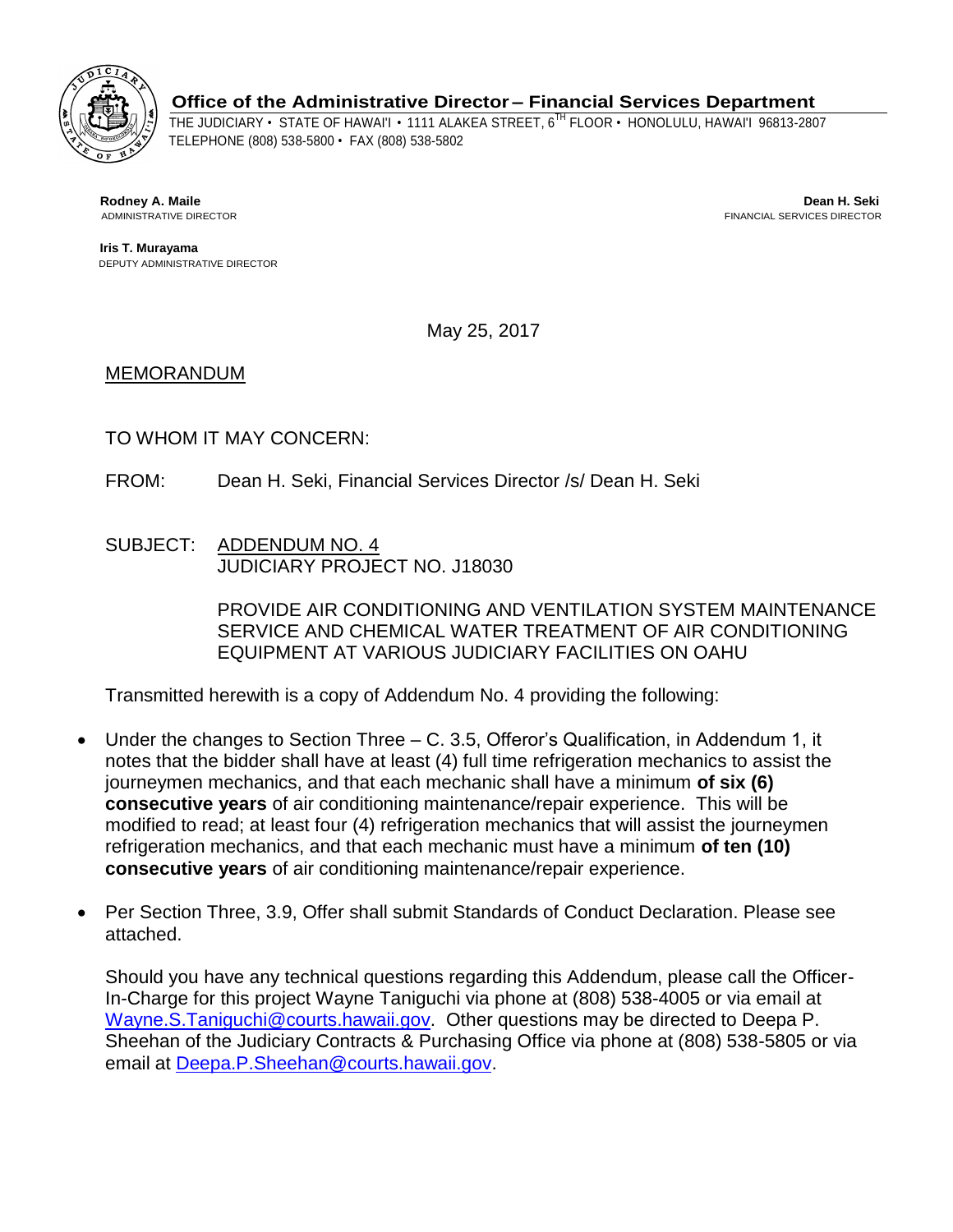### ADDENDUM NO. 4

### INVITATION FOR BID

### BID PROPOSAL NO. J18030

TO

## PROVIDE AIR CONDITIONING AND VENTILATION SYSTEM MAINTENANCE SERVICE AND CHEMICAL WATER TREATMENT OF AIR CONDITIONING EQUIPMENT AT VARIOUS JUDICIARY FACILITIES ON OAHU

May, 2017

This addendum modifies the original Solicitation Documents for the solicitation dated April, 2017 and any previously issued addenda. The items in the addendum shall govern the work, taking precedence over previously issued specifications and drawings governing the items mentioned. Acknowledge receipt of this Addendum in the space provided on the Sealed Offer Form.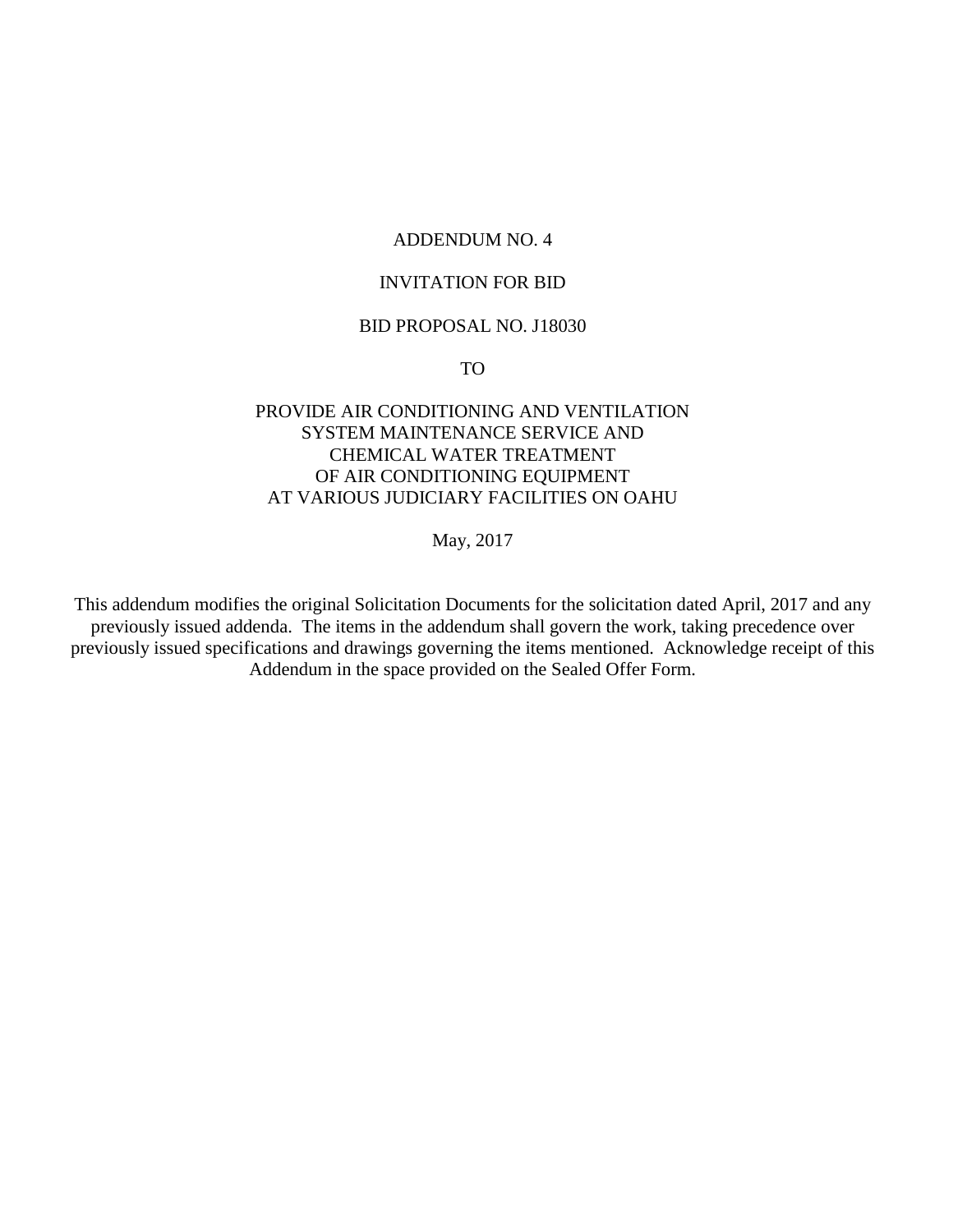# STANDARDS OF CONDUCT DECLARATION

For the purposes of this declaration:

"Employee" means any nominated, appointed, or elected officer or employee of the JUDICIARY, including members of boards, commissions, and committees, and employees under contract to the JUDICIARY or of a constitutional convention, but excluding legislators, delegates to the constitutional convention, justices and judges.

"Controlling interest" means an interest in a business or other undertaking which is sufficient in fact to control, whether the interest is greater or less than fifty per cent.

On behalf of CONTRACTOR, the undersigned does declare, under penalty of perjury, as follows:

1. CONTRACTOR (is) (is not) a legislator or an employee or a business in which a legislator or an employee has a controlling interest.\*

 2. CONTRACTOR has not been assisted or represented by a legislator or employee for a fee or other compensation to obtain this Agreement and will not be assisted or represented by a legislator or employee for a fee or other compensation in the performance of the Agreement, if the legislator or employee had been involved in the development or award of the Agreement.

 3. CONTRACTOR has not been assisted or represented for a fee or other compensation in the award of this Agreement by a JUDICIARY employee or, in the case of the Legislature, by a legislator.

 4. CONTRACTOR has not been represented or assisted personally on matters related to the Agreement by a person who has been an employee of the JUDICIARY within the preceding two (2) years and who participated while in state office or employment on the matter with which the Agreement is directly concerned.

5. CONTRACTOR has not been represented or assisted on matters related to this Agreement for a fee or other consideration by an individual who, a) within in past twelve (12) months, served as a JUDICIARY employee or in the case of the Legislature, a legislator, and b) participated while an employee or legislator on matters related to this Agreement.

CONTRACTOR understands that the Agreement to which this document is attached is voidable on behalf of the JUDICIARY if this Agreement was entered into in violation of any provision of chapter 84, Hawaii Revised Statutes, commonly referred to as the Code of Ethics, including the provision which are the source of the declarations above. Additionally, any fee, compensation,